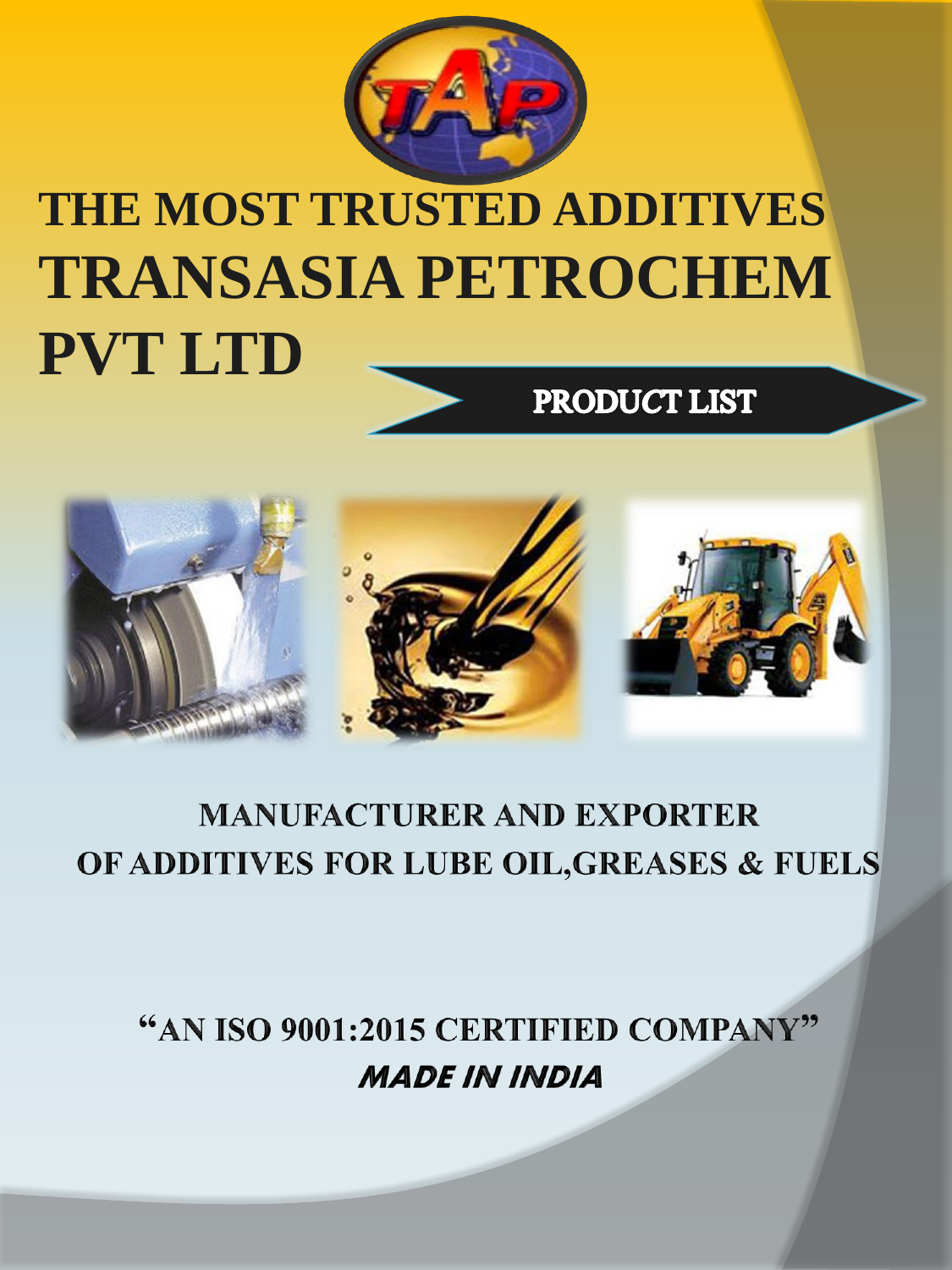#### **COMPANY PROFILE**

- ➢ **WE TRANSASIA PETROCHEM P.LTD, One of the Leading Manufacturer and Exporter of Additives for Lube oil ,Greases & Fuels located in India.**
- ➢ **The most trusted Additives manufacturing company incorporated in 2012 having more than 100 products for various Automotive & Industrial Lube applications.**
- ➢ **Our products are specially formulated to meet national & international specifications meeting all performance levels.**
- ➢ **We assure guaranteed quality for our formulated Additives.**
- ➢ **Our product range is available to the customers at competitive prices with best performances requirements to suit end applications.**
- ➢ **Our products can be manufactured as per customer specifications, and we are ready to make modifications to our chemistries and manufacturing processes dependent upon quantities ordered.**



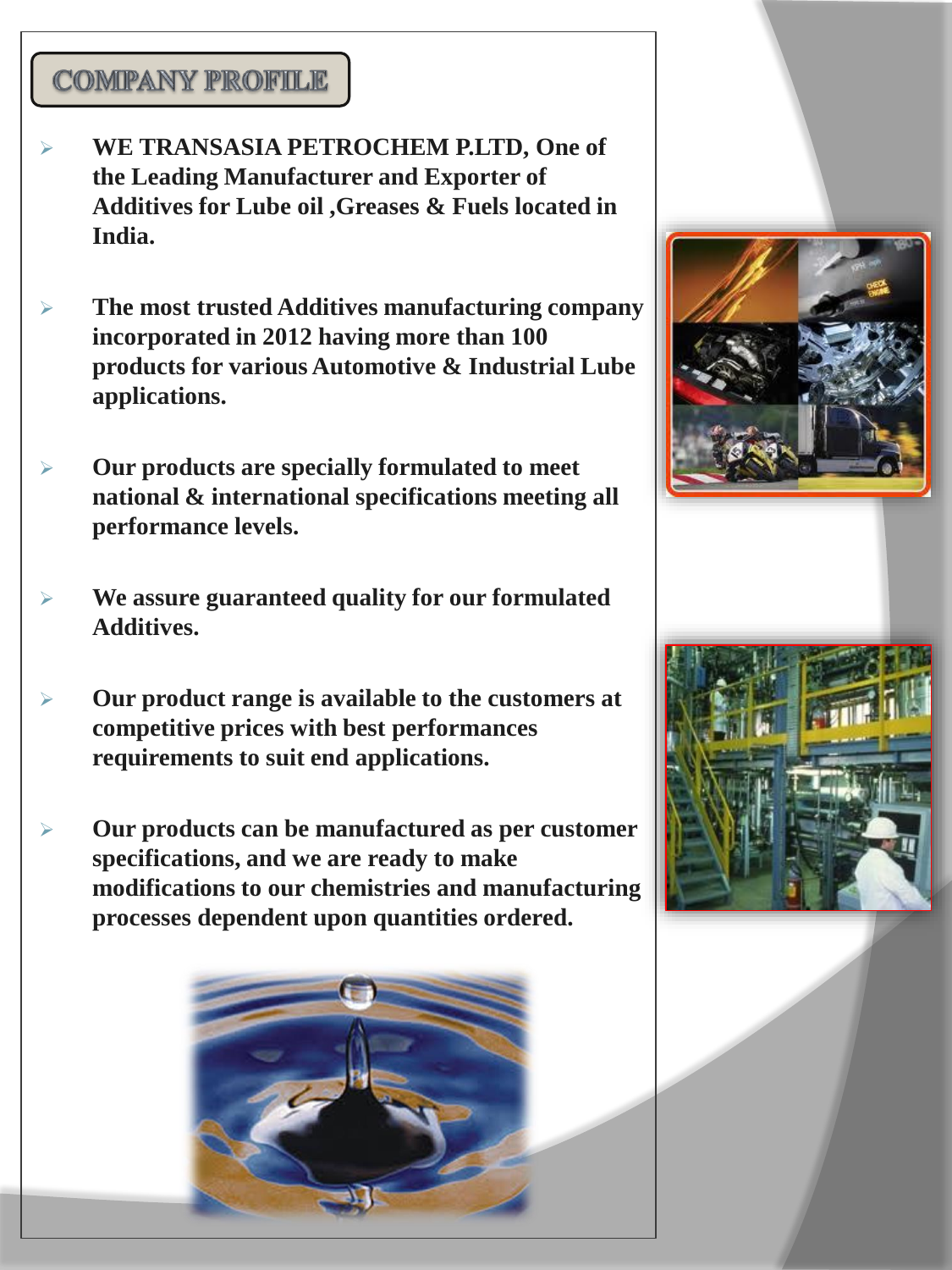#### **Total Quality Management**

➢ **We are committed to continuously improving our products and processes by having an integrated approach which encompasses the needs and expectations of the customer, our people and processes.**

#### **R&D**

- ➢ **In order to stay ahead of the competition we know it is important to invest in the future by continuously developing new products and technologies, that is why we have R&D laboratories at each of our manufacturing units.**
- ➢ **If you need confidential assistance in the use of our additives for the development of improved fuels and lubricants, we are ready to work with you.**

#### **Supply Chain Management**

- ➢ **We at M/s. TRANSASIA PETROCHEM P.LTD understand that in today's fast paced and highly competitive environment, supply chain logistics plays a big part in keeping cost down and delivering the product into the market at the right time, right place and at the right price.**
- ➢ **Having extensive experience in this area we can provide our customers with cost-efficient supply chain solutions.**





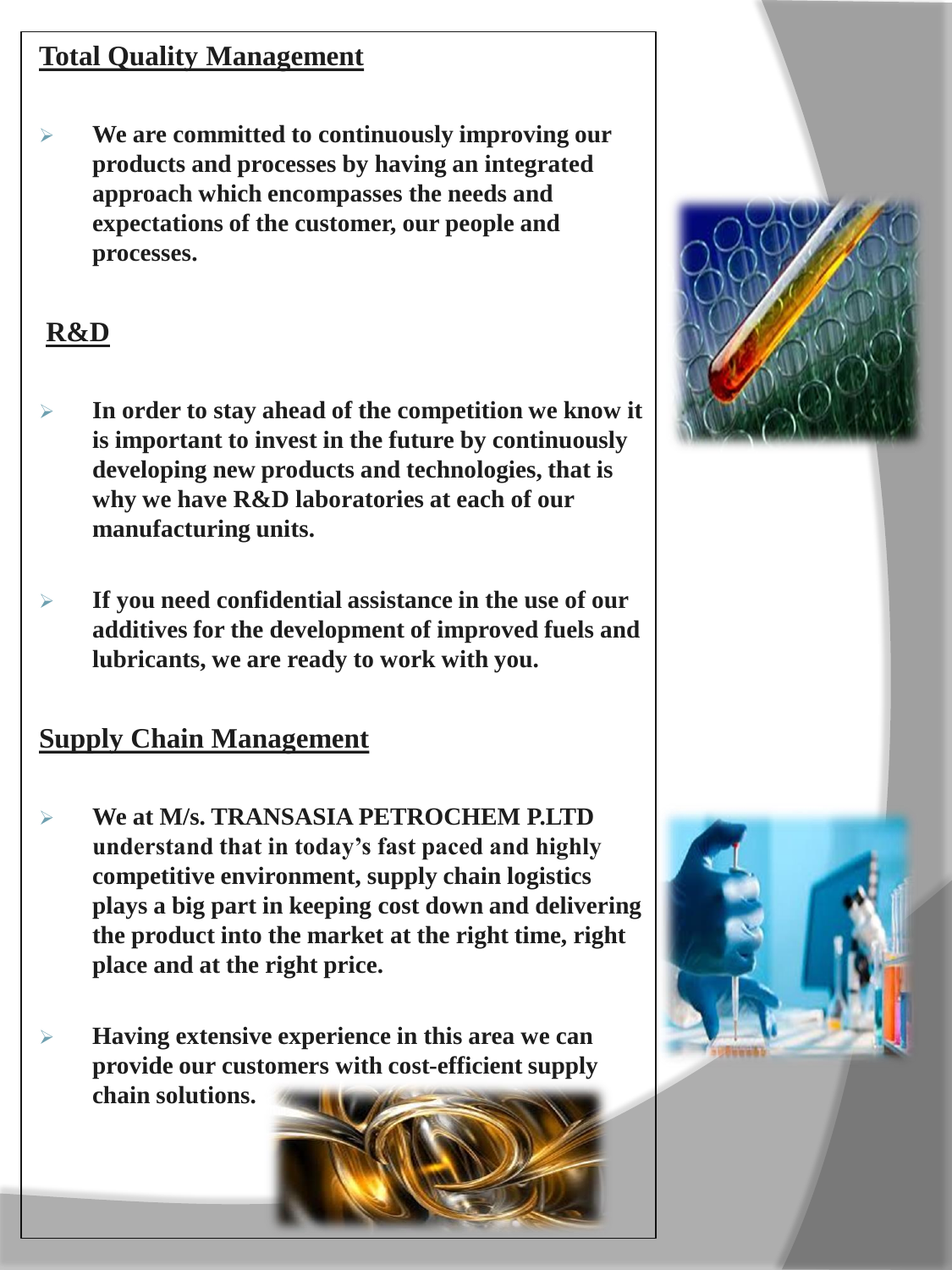## **TAP ADDITIVES RANGE**

| $S_{\mathbf{R}}$        |                                                              |                 | <b>Equivalent</b> |
|-------------------------|--------------------------------------------------------------|-----------------|-------------------|
| NO.                     | <b>ADDITIVES FOR LUBES/GREASES/FUELS</b>                     | Dosage% Product |                   |
|                         | <b>TAP 403Y</b><br><b>OCP Viscosity Index Improver</b>       |                 |                   |
| $\mathbf{1}$            | <b>YELLOW</b>                                                |                 |                   |
|                         | <b>TAP 403W</b><br><b>OCP Viscosity Index Improver</b>       | $3-9$           | LZ 7075           |
|                         | <b>WHITE</b>                                                 |                 |                   |
|                         | <b>Viscosity@100 C- 1600-2200 Cst</b>                        |                 |                   |
|                         | <b>TAP 403M</b> PMA Viscosity Index Improver                 |                 |                   |
| $\overline{2}$          | Viscosity@100 C- 1300-1600 Cst                               | $1-5$           | LZ 7255           |
|                         | TAP 9-100 M Low SSI Viscosity Index Improver                 |                 |                   |
|                         |                                                              | $3.0 - 7.0$     |                   |
|                         | TAP 9-200 Zero SSI Viscosity Index Improver for              |                 |                   |
| 3                       | <b>Industrial Oils</b>                                       |                 | LZ 7776           |
| $\overline{\mathbf{4}}$ | <b>TAP 6565</b><br><b>Pour Point Depressant</b>              | $0.1 - 0.5$     | LZ 6665           |
|                         |                                                              |                 |                   |
| 5                       | <b>TAP 8640</b><br><b>Hydraulic Oil Additive</b>             | $0.8 - 1.0$     | LZ 5703           |
| 6                       | <b>TAP 8640A Hydraulic Oil Additive-ASHLESS</b>              | $0.5 - 0.8$     |                   |
|                         |                                                              |                 |                   |
|                         | <b>TAP 8641</b><br><b>Spindle Oil Additive</b>               | $1.0 - 2.0$     |                   |
| 7                       | <b>TAP 8643</b><br><b>Shockabsorber Oil Additive (Fork)</b>  |                 |                   |
| 8                       | <b>TAP 8642</b><br><b>Pneumatic Rock Drill Oil Additive</b>  | $3.0 - 4.0$     |                   |
| 9                       | <b>TAP 5049</b><br><b>Heat Transfer/Thermic Oil Additive</b> | $1.0 - 1.5$     | <b>LZ 5940A</b>   |
|                         |                                                              |                 |                   |
| 10                      | <b>TAP 75</b><br><b>Compressor Oil Additives</b>             | $1.0 - 2.0$     | LZ 5186           |
| 11                      | <b>Turbine Oil Additives</b><br><b>TAP 5718</b>              | $1.0 - 2.0$     |                   |
| 12                      | TAP 5049Q Quenching Oil Additive                             | $2.0 - 4.0$     | LZ 5940           |
| 13                      | <b>Antiwear Additive(ZDDP)</b><br><b>TAP 5931</b>            | $0.3 - 1.5$     | LZ 1395/677       |
| 14                      | <b>TAP 5052</b><br><b>Neat/Straight Cutting Oil Additive</b> | $3.0 - 8.0$     |                   |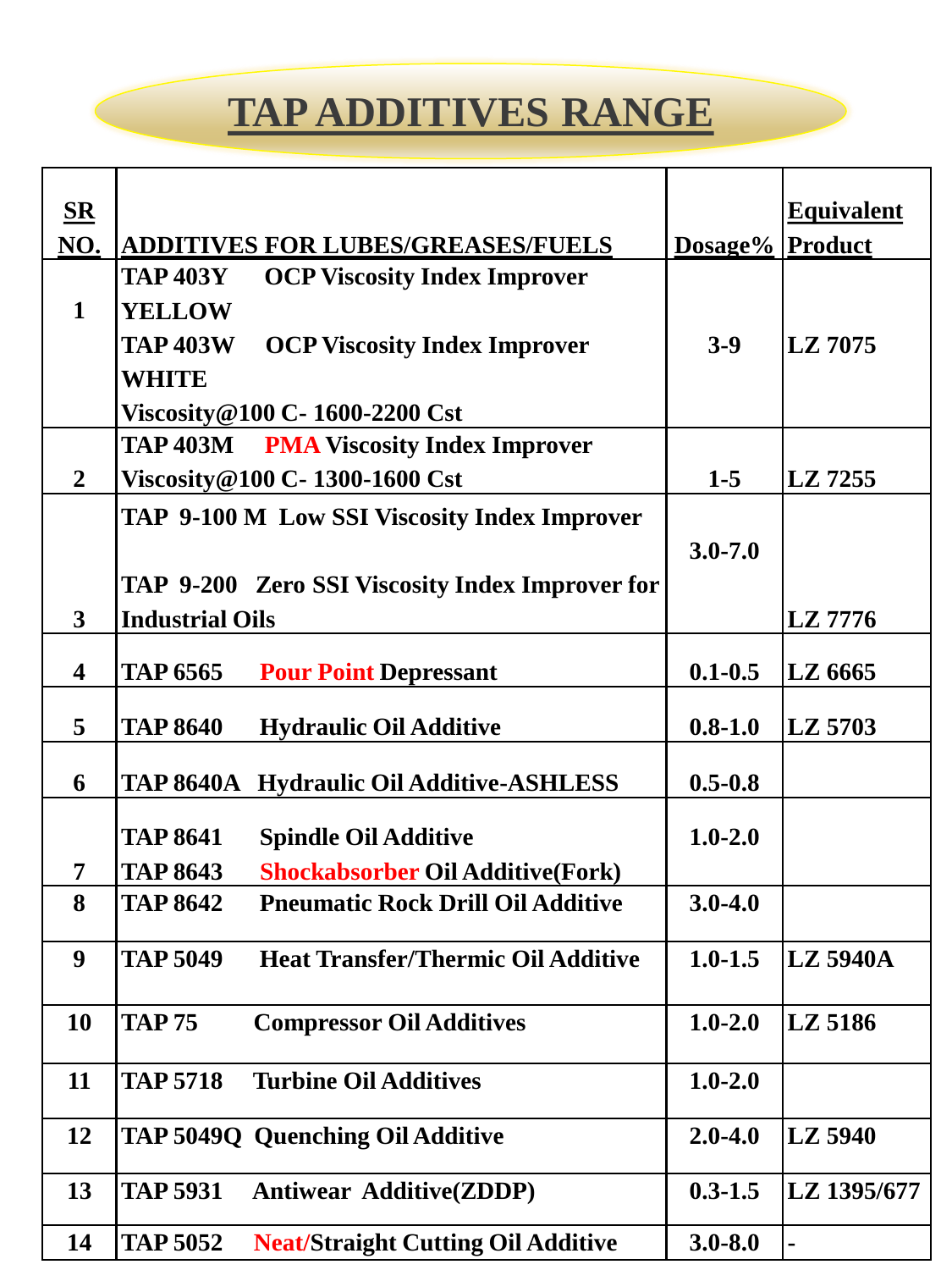| 15 | <b>TAP 5211</b><br><b>Rust &amp; Oxidation Inhibitor Type Oil</b> | $0.6 - 1.25$ |                    |
|----|-------------------------------------------------------------------|--------------|--------------------|
|    | <b>Additive Package (High nitrogen 4.2%-4.5%)</b>                 |              |                    |
| 16 | <b>TAP 958</b><br><b>Rust &amp; Corrosion Inhibitor For</b>       | $0.05 - 1.5$ | LZ 859             |
|    | <b>Industrial Oils</b>                                            |              |                    |
| 17 | <b>TAP 958G Rust Inhibitor &amp; Corrosion Inhibitor</b>          | $0.75 - 1.5$ |                    |
|    | <b>For Grease</b>                                                 |              |                    |
| 18 | <b>TAP 4545D Rust preventive oil additive</b>                     | $5.0 - 12.0$ | <b>ALOX</b>        |
|    | <b>DARK COLOR</b>                                                 |              |                    |
|    |                                                                   |              |                    |
|    |                                                                   |              |                    |
|    | <b>TAP 4545L Rust preventive oil additive</b>                     | $4.0 - 9.0$  |                    |
|    | <b>LIGHT COLOR</b>                                                |              |                    |
| 19 | <b>Economical Engine Oil Additive</b><br><b>TAP 2121E</b>         | $3.0 - 7.0$  | LZ 3587            |
|    | Package                                                           |              |                    |
|    | (API SC/CC TO SL/CF4 (Multigrades and                             |              |                    |
|    | <b>Monogrades</b> ) TBN-90-100                                    |              |                    |
|    | (CLEAR IN GRP I BASE OILS)                                        |              |                    |
|    | FOR HEAVY DUTY DIESEL/PETROL PASSENGER CAR                        |              |                    |
|    | <b>MOTOR ENGINE</b>                                               |              |                    |
| 20 | TAP 3547T 4T Engine Oil Additive                                  | $4.0 - 9.0$  | <b>LZ7819G</b>     |
|    | (CLEAR IN GRP I/II BASE OILS)                                     |              |                    |
|    | $(120-125$ TBN $)$                                                |              |                    |
|    |                                                                   |              |                    |
| 21 | TAP 9333 Engine Oil Additive                                      | $4.0 - 7.5$  | <b>HITEC 9325P</b> |
|    | (Magnesium based)                                                 |              |                    |
|    |                                                                   |              |                    |
|    |                                                                   |              |                    |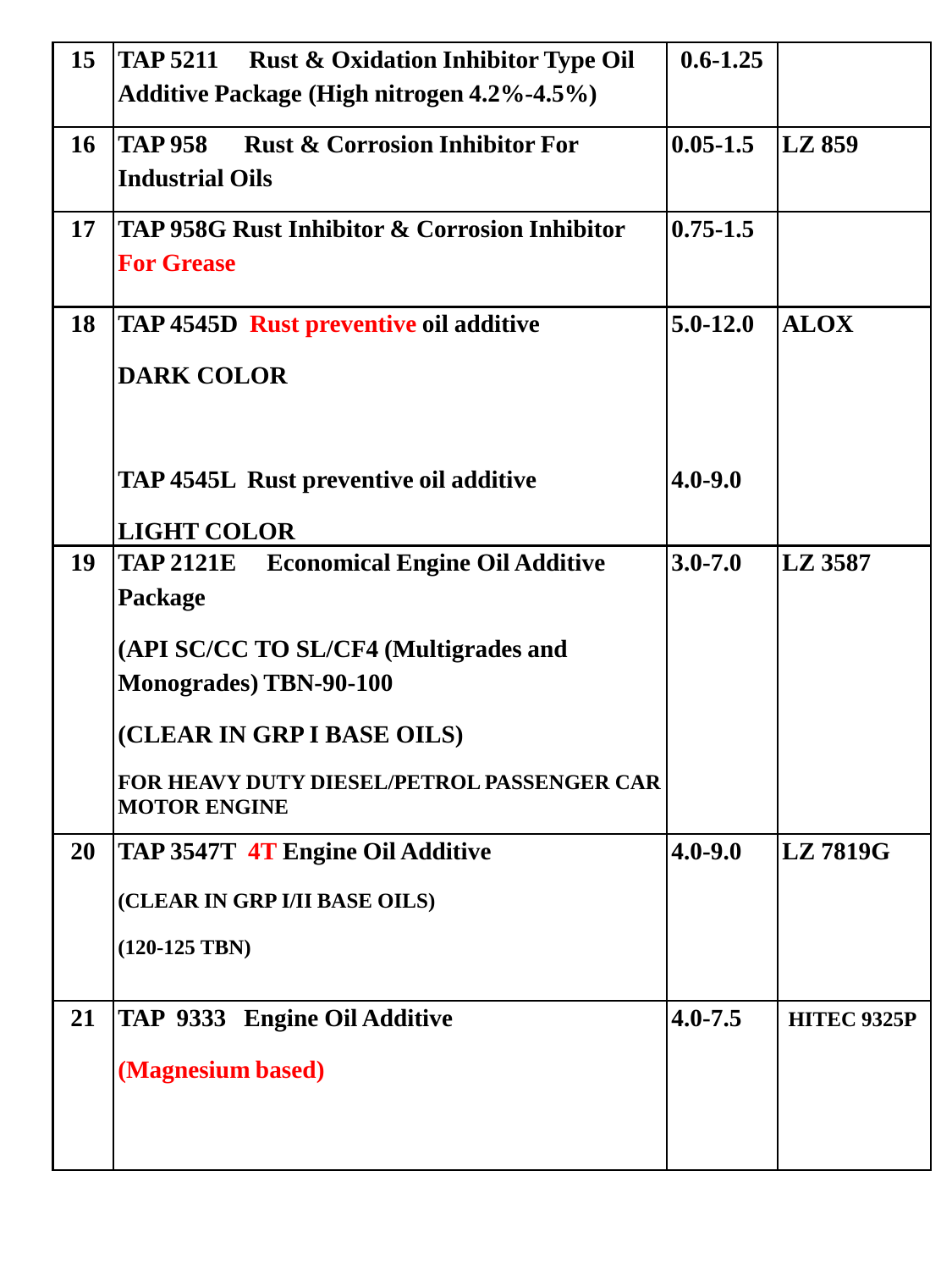| 22        | TAP 2121M Heavy Duty Engine Oil Additive                                 | $2.8 - 7.0$ | <b>HITEC 9300</b>    |
|-----------|--------------------------------------------------------------------------|-------------|----------------------|
|           | (API SB/CB TO SL/CF4 (Multigrades and                                    |             |                      |
|           | <b>Monogrades</b> )                                                      |             |                      |
|           | TBN -130-135(CLEAR IN GRP I/II BASE OILS)                                |             |                      |
|           | <b>FOR HEAVY DUTY DIESEL/PETROL MOTOR ENGINE</b>                         |             |                      |
| 23        | <b>TAP 3547M Multifunctional Passenger Engine Oil</b><br><b>Additive</b> | $3.0 - 8.0$ | <b>HITEC 9325</b>    |
|           | (API SC/CC TO SN/CH4(Multigrades and<br><b>Monogrades</b> )              |             |                      |
|           | TBN - 120-125(CLEAR IN GRP I/II BASE OILS)                               |             |                      |
|           | (With boron $\&$ molybdenum content $\%$ )                               |             |                      |
| 24        | TAP 999M Engine Oil Additive Di Package                                  |             | 3.0-11.0 HITEC 8799B |
|           | (API SC/CC TO SM/CI4(Multigrades and                                     |             |                      |
|           | <b>Monogrades</b> )                                                      |             |                      |
|           | TBN - 120-125(CLEAR IN GRP I/II BASE OILS)                               |             |                      |
|           | <b>FOR HEAVY DUTY DIESEL/PETROL/PASSENGER CAR</b><br><b>MOTOR ENGINE</b> |             |                      |
| 25        | <b>Engine Oil Additive Di Package</b><br><b>TAP 3757</b>                 | $3.0 - 8.0$ | LZ 3577              |
|           | (API SC/CC TO SJ/CH4(Multigrades and                                     |             |                      |
|           | <b>Monogrades</b> )                                                      |             |                      |
|           | TBN - 125-135(CLEAR IN GRP I/II BASE OILS)                               |             |                      |
|           | <b>FOR HEAVY DUTY DIESEL ENGINE &amp; GASOLINE</b>                       |             |                      |
| <b>26</b> | TAP 1722 Engine Oil Additive Di Package                                  | $2.0 - 6.0$ | <b>HITEC 1272</b>    |
|           | <b>High TBN(TBN-200)</b>                                                 |             |                      |
|           | (API SC/CC TO SJ/CF4(Multigrades and<br><b>Monogrades</b> )              |             |                      |
|           | (CLEAR IN GRP I/II BASE OILS)                                            |             |                      |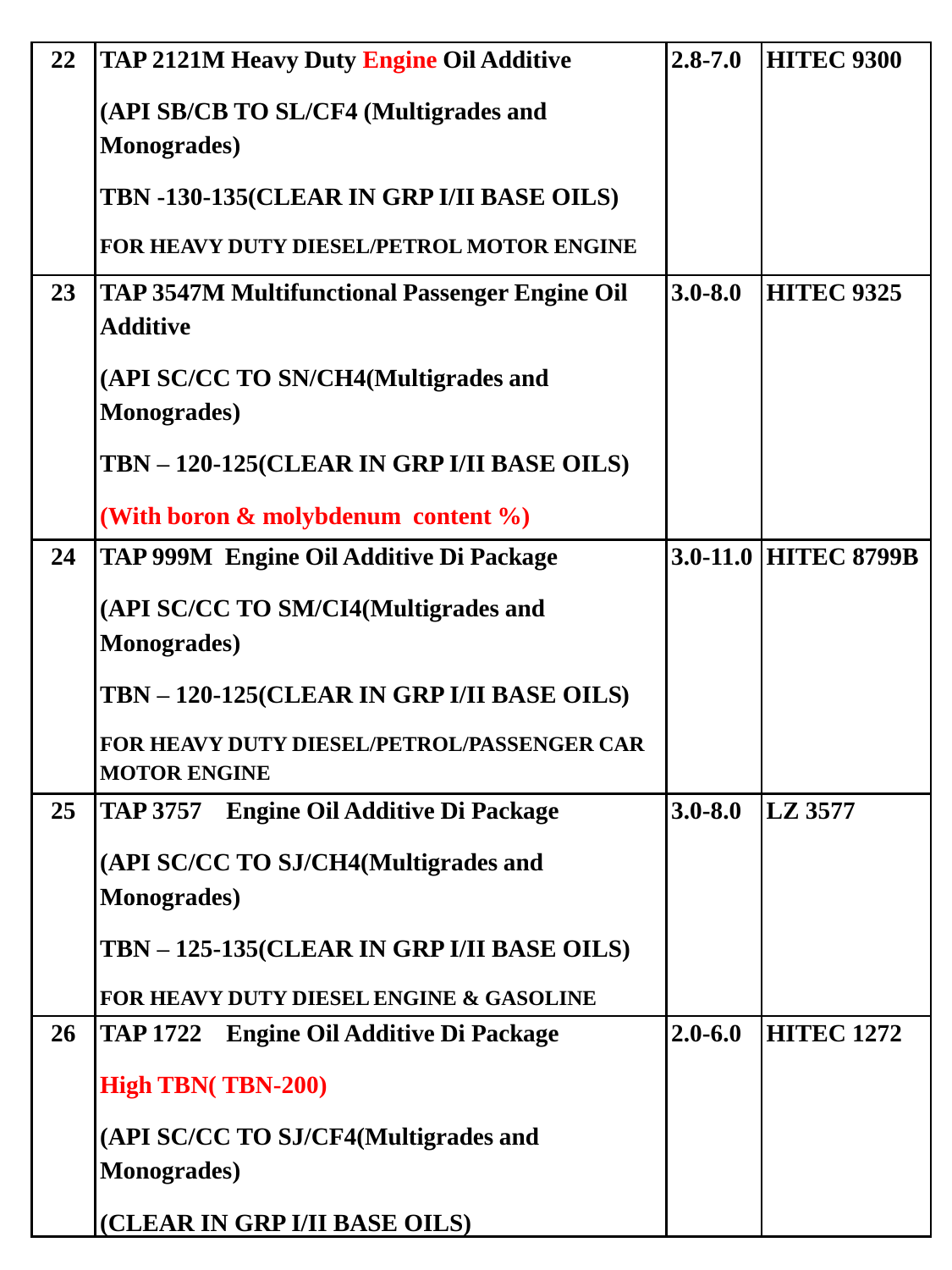| 27 | TAP 8172 HDDO Additive Package CF4                            | $6.0 - 6.5$   | <b>HITEC 8712</b> |
|----|---------------------------------------------------------------|---------------|-------------------|
|    | (160 TBN)(CLEAR IN GRP I/II BASE OILS)                        |               |                   |
|    |                                                               |               |                   |
| 28 | <b>TAP 8474 HDDO Additive Package</b>                         | $7 - 11$      | <b>HITEC</b>      |
|    | (CLEAR IN GRP I/II BASE OILS)(100-110 TBN)                    |               | 8744X             |
| 29 | TAP 3547TS 4T Engine Oil Additive                             | $4.8 - 8.0$   | <b>HITEC 2240</b> |
|    | <b>(SPECIAL GRADE)</b>                                        |               |                   |
|    | (CLEAR IN GRP I/II/III BASE OILS)(110-125 TBN)                |               |                   |
| 30 | TAP 6792 Universal Tractor Transmission Oil Additive          | 7.0           | LZ 6279           |
|    | (UTTO) WET BRAKE                                              |               |                   |
| 31 | <b>TAP 963 Marine Engine Oil Additive</b>                     | $4.3 - 9.0$   |                   |
|    |                                                               |               |                   |
| 32 | <b>TAP 171 Engine Oil Additive for Synthetic oils</b>         | $10.0 - 11.0$ |                   |
|    | (Semi/Fully Synthetic engine oils)                            |               |                   |
| 33 | TAP 999G Engine Oil Additive For CNG/LPG Engines              | $2.9 - 11.0$  | <b>HITEC 8833</b> |
|    |                                                               |               |                   |
| 34 | <b>TAP 999D Engine Oil Additive For Diesel Generator</b>      | $7.0 - 8.0$   |                   |
|    |                                                               |               |                   |
| 35 | <b>TAP 6000</b><br>2T Two Stroke Engine Oil Additive          | $2.0 - 4.0$   | <b>LZ</b> 600     |
|    | TAP 6003 OUTBOARD 2T Two Stroke Engine Oil<br><b>Additive</b> | 5.0           |                   |
| 36 | <b>TAP 333</b><br><b>Railroad Engine Oil Additive</b>         | $12 - 14$     |                   |
|    |                                                               |               |                   |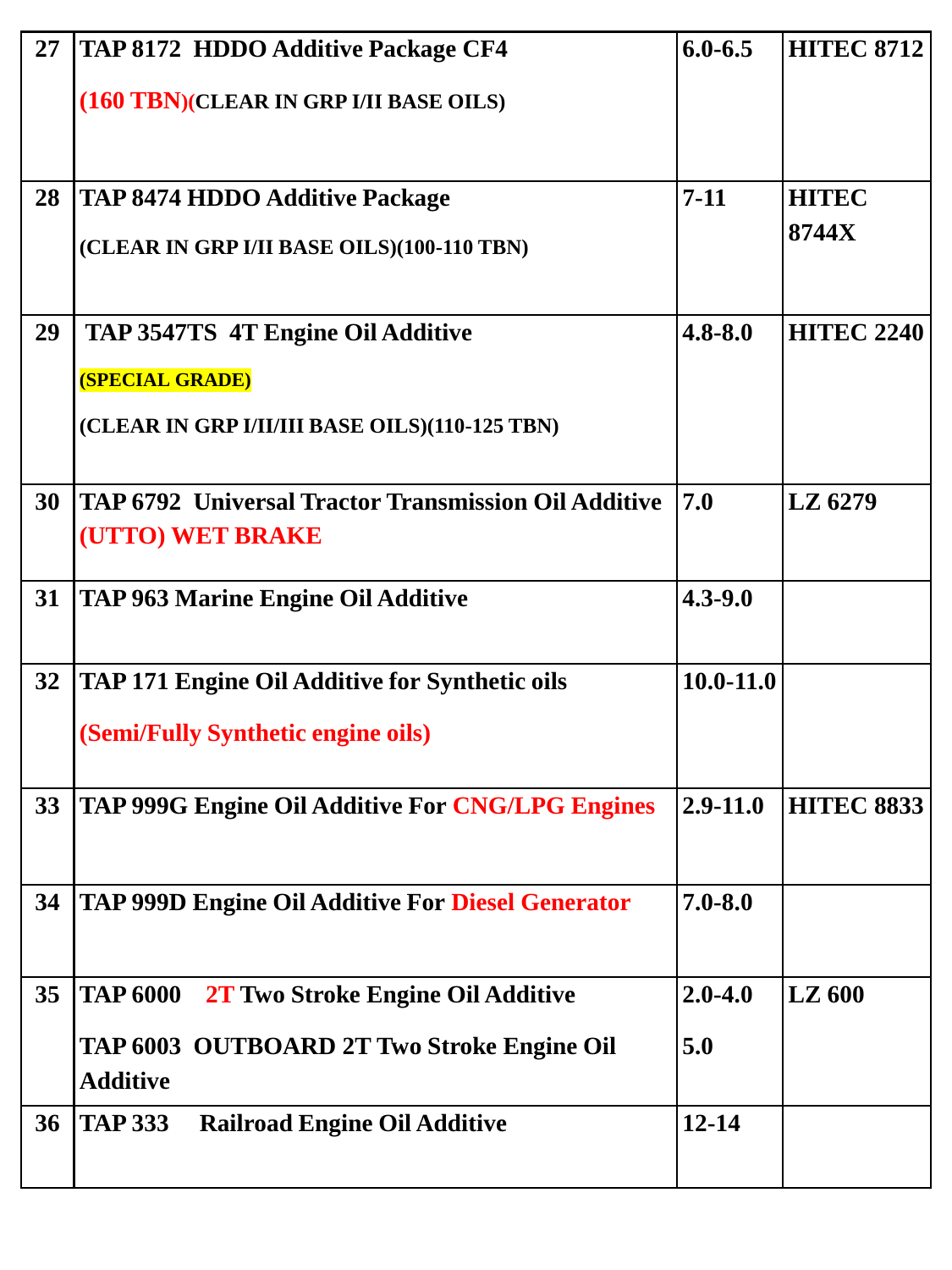| 37 | <b>TAP 334</b><br><b>Calcium Petroleum Sulfonate 30TBN</b>                                                          | $1.0 - 9.0$  | $\lfloor$ LZ 52     |
|----|---------------------------------------------------------------------------------------------------------------------|--------------|---------------------|
| 38 | <b>TAP 3300M Magnesium PetroSulfonate 300TBN</b><br><b>TBN BOOSTER 300</b>                                          | $0.5 - 6.0$  | $LZ$ 56             |
| 39 | <b>TAP 3300C Calcium PetroSulfonate 300 TBN</b><br><b>TBN BOOSTER 300</b>                                           | $0.5 - 6.0$  |                     |
| 40 | <b>TAP 3400M Magnesium PetroSulfonate 400TBN</b><br><b>TBN BOOSTER 400</b>                                          | $0.5 - 6.0$  | LZ 6446             |
| 41 | <b>TAP 3400C Calcium PetroSulfonate 400TBN</b><br><b>TBN BOOSTER 400</b>                                            | $0.5 - 6.0$  |                     |
| 42 | <b>TAP 4500 RP</b> Sodium Petroleum Sulphonate<br><b>High mol wt</b><br><b>TAP 4500 Sodium Petroleum Sulphonate</b> |              |                     |
| 43 | <b>TAP 4554 Barium petroleum sulfonate</b>                                                                          | $1.0 - 3.0$  | <b>NASUL BSN</b>    |
| 44 | TAP 3433 E. P. Additive for Gear Oil<br>TAP 254 E.P Additive For Gear Oil(NO SMELL)                                 | $1.0 - 4.0$  | HITEC 343           |
| 45 | <b>TAP 794B E.P. Additive for Grease</b>                                                                            | $1.5 - 3.0$  | <b>VANLUBE 749B</b> |
| 46 | <b>TAP 4734 Antioxidant phenolic</b>                                                                                | $0.25 - 1.0$ | <b>IRGANOX 106</b>  |
| 47 | <b>TAP 363 Antioxidant Aminic</b>                                                                                   | $0.25 - 1.0$ | <b>IRGANOX L57</b>  |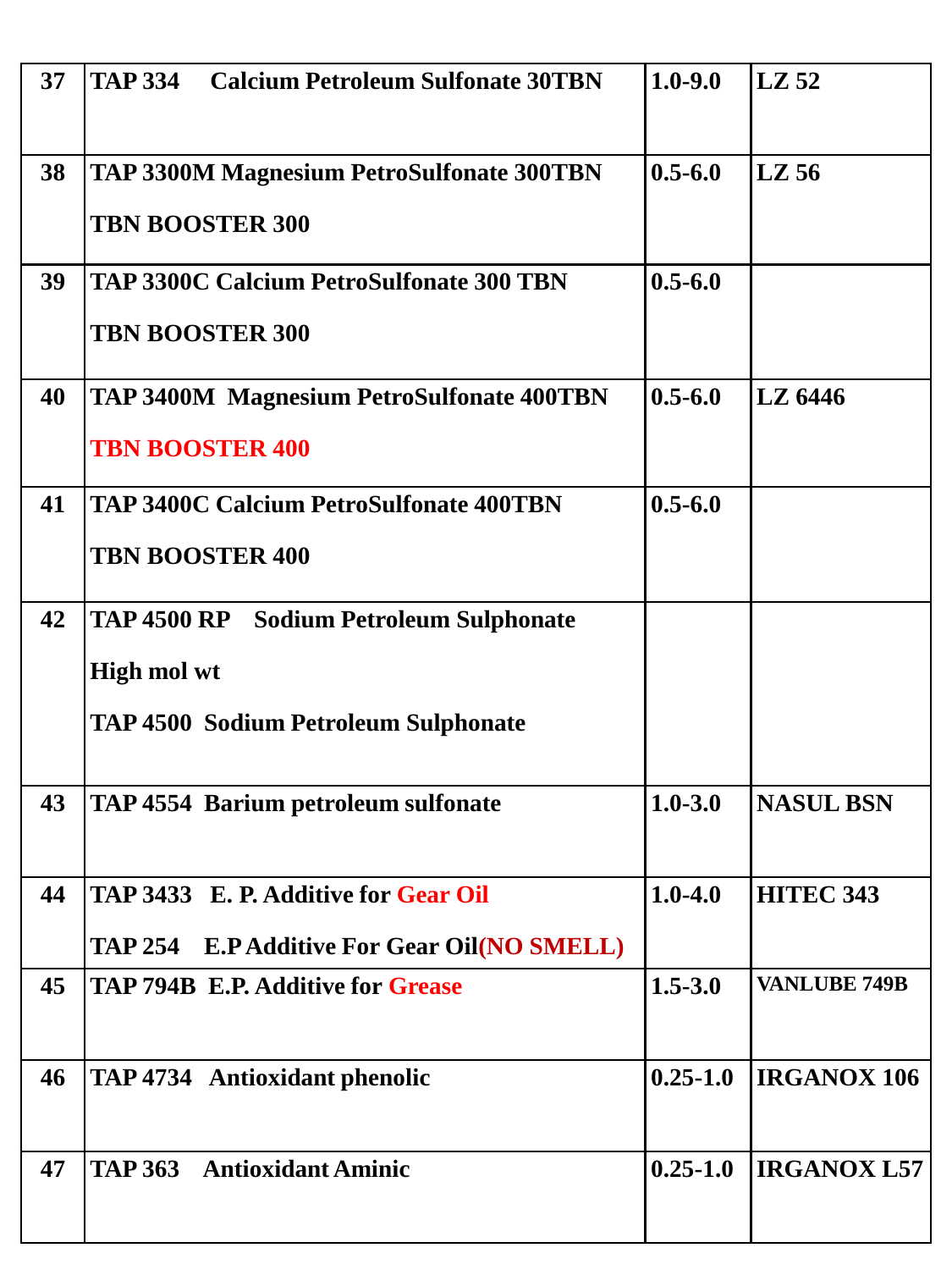| 48 | <b>TAP 363N Antioxidant for grease</b>                                                            | $0.25 - 1.0$                 | <b>IRGANOX L67</b> |
|----|---------------------------------------------------------------------------------------------------|------------------------------|--------------------|
| 49 | TAP 5121 Tackifier (Antisplashing agent)                                                          | $0.3 - 1.5$                  | <b>PARATAC</b>     |
| 50 | <b>Organoclay For Grease</b><br><b>TAP 210</b>                                                    |                              |                    |
|    | <b>TAP 567</b><br><b>Drop Point Improver For Grease</b>                                           | $2.0 - 4.5$                  |                    |
| 51 | <b>TAP 950</b><br><b>Polyisobutylene (PIB)-950</b>                                                | <b>AS</b><br><b>REQUIRED</b> |                    |
|    | TAP 2400 Polyisobutyelene (PIB)-2400                                                              |                              |                    |
| 52 | <b>TAP 900</b><br><b>Sulfurized Isobutylene</b><br>$(Sulfur% - 40.0-46.0)$                        | $1.0 - 3.0$                  | LZ 5340            |
| 53 | <b>TAP 1011 Sulfurized Ester(SKO)</b>                                                             | $3.0 - 12.0$                 |                    |
| 54 | Polyisobutylene Succinic Anhydride<br><b>TAP 990</b><br><b>PIBSA</b>                              |                              |                    |
| 55 | <b>Polyisobutylene Succinamide</b><br><b>TAP 801</b>                                              |                              |                    |
| 56 | <b>TAP 9810 Dispersant For Lubricating oils</b><br>(Engine oils, Thermic oil & Quenching oil etc) | $0.5 - 1.5$                  | <b>LZ 890</b>      |
| 57 | <b>TAP 1100M Dispersant (High Nitrogen)</b>                                                       | $0.5 - 5.0$                  |                    |
| 58 | <b>TAP 563A Corrosion Inhibitor for Emulsifier</b>                                                | $0.5 - 1.0$                  | LZ 1661            |
| 59 | <b>Soluble Cutting oils Emulsifier</b><br><b>TAP 563</b>                                          | $16 - 20$                    | LZ 5630            |
| 60 | <b>TAP 563N Coning Oil emulsifier</b>                                                             | $6.0 - 10.0$                 |                    |
| 61 | <b>TAP 1810 Knitting Oil Emulsifier</b>                                                           | $6.0 - 11.0$                 |                    |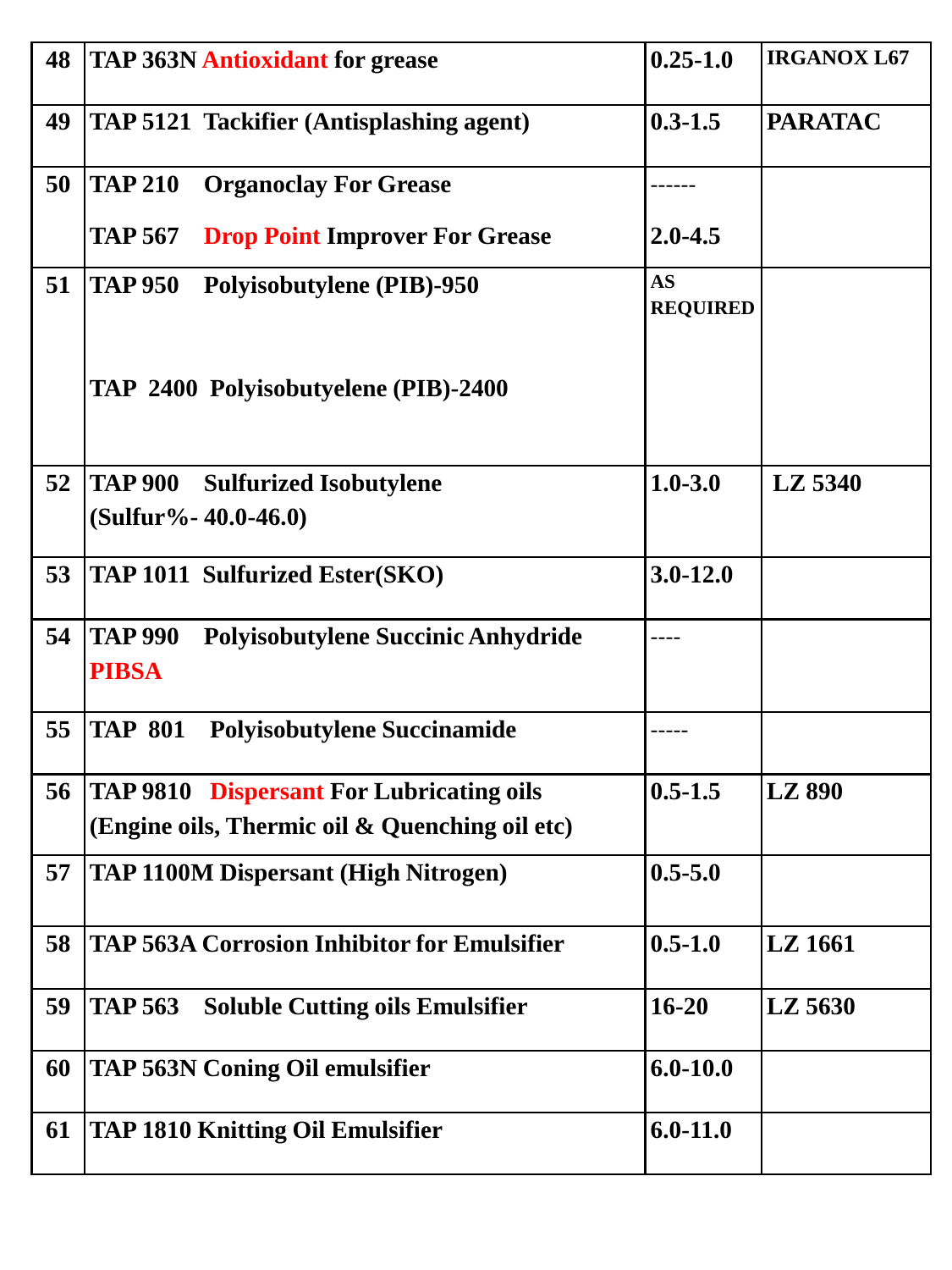| 62 | <b>TAP 1512 Flushing Oil Additive</b>                                                  | $0.03 - 0.08$          |                  |
|----|----------------------------------------------------------------------------------------|------------------------|------------------|
|    | (For bike/car/truck/boiler etc)                                                        |                        |                  |
|    | (NOTE:- 30-50 ml Per 1 Litre)                                                          |                        |                  |
| 63 | TAP 9186 Multifunctional Fuel Additive For                                             | $0.005 - 0.01$ LZ 2186 |                  |
|    | <b>Petrol/Diesel Engine</b>                                                            |                        |                  |
|    | $(NOTE - 1 ml per 1 ltr)$                                                              |                        |                  |
| 64 | <b>TAP 2286F Multifunctional Fuel Additive -</b>                                       |                        | LZ 8126          |
|    | <b>LDO/FO</b>                                                                          |                        |                  |
| 65 | <b>TAP 8890 Ashless Defoamer</b>                                                       | $0.005 - 0.05$         | LZ889D           |
| 66 | <b>TAP 8890W Defoamer (WATER SOLUBLE)</b>                                              | $0.01 - 0.1$           |                  |
| 67 | <b>TAP 200</b><br><b>Silicon Defoamer</b>                                              | $0.01 - 0.05$          |                  |
| 68 | <b>TAP 401</b><br><b>Automatic Transmission Fluid</b>                                  | $5.0 - 11.0$           | <b>HITEC 410</b> |
|    | Package(ATF/TQ ADDITIVE)                                                               |                        |                  |
| 69 | <b>TAP 3333 Corrosion Inhibitor For Antifreeze</b>                                     | 5.0                    |                  |
|    | <b>Coolant (Coolant Additive)</b>                                                      |                        |                  |
| 70 | <b>TAP 9813 Friction Modifier</b>                                                      | $0.5 - 3.0$            |                  |
|    |                                                                                        |                        |                  |
|    | <b>TAP 9813L Lubricity Improver</b>                                                    |                        |                  |
| 71 | TAP 8610S Slideway Oil Additive                                                        | $2.0 - 2.5$            |                  |
|    |                                                                                        | 50-100 GMS             |                  |
| 72 | <b>TAP EOP</b> Engine Oil Perfume                                                      | <b>IN 210 LTR</b>      |                  |
|    | <b>TAP SOP Superior Oil Perfume</b>                                                    |                        |                  |
| 73 | <b>TAP POP</b> Premium Oil Perfume<br><b>TAP 20000 Mileage Booster For Engine Oils</b> | $0.5 - 1.5$            |                  |
|    |                                                                                        |                        |                  |
| 74 | <b>TAP 5053</b><br><b>Honing Oil Additive</b>                                          | $5.0 - 7.0$            | LZ 5172          |
|    |                                                                                        |                        |                  |
| 75 | <b>TAP 1810NW NON WASHABLE KNITTING</b>                                                | $4.0 - 5.0$            |                  |
|    | <b>ADDITIVE</b>                                                                        |                        |                  |
| 77 | <b>DeHazer (Moisture Remover)</b><br><b>TAP 111</b>                                    | $0.25 - 1.0$           |                  |
| 78 | <b>Metal Deactivator</b><br><b>TAP 4390</b>                                            | $0.1 - 1.0$            |                  |
|    |                                                                                        |                        |                  |
| 79 | <b>TAP 205</b><br><b>Vacuum Oil Additive</b>                                           | $1.5 - 2.0$            |                  |
| 80 | <b>TAP 563WB Wool Batching Oil Emulsifier</b>                                          | $5.0 - 10.0$           |                  |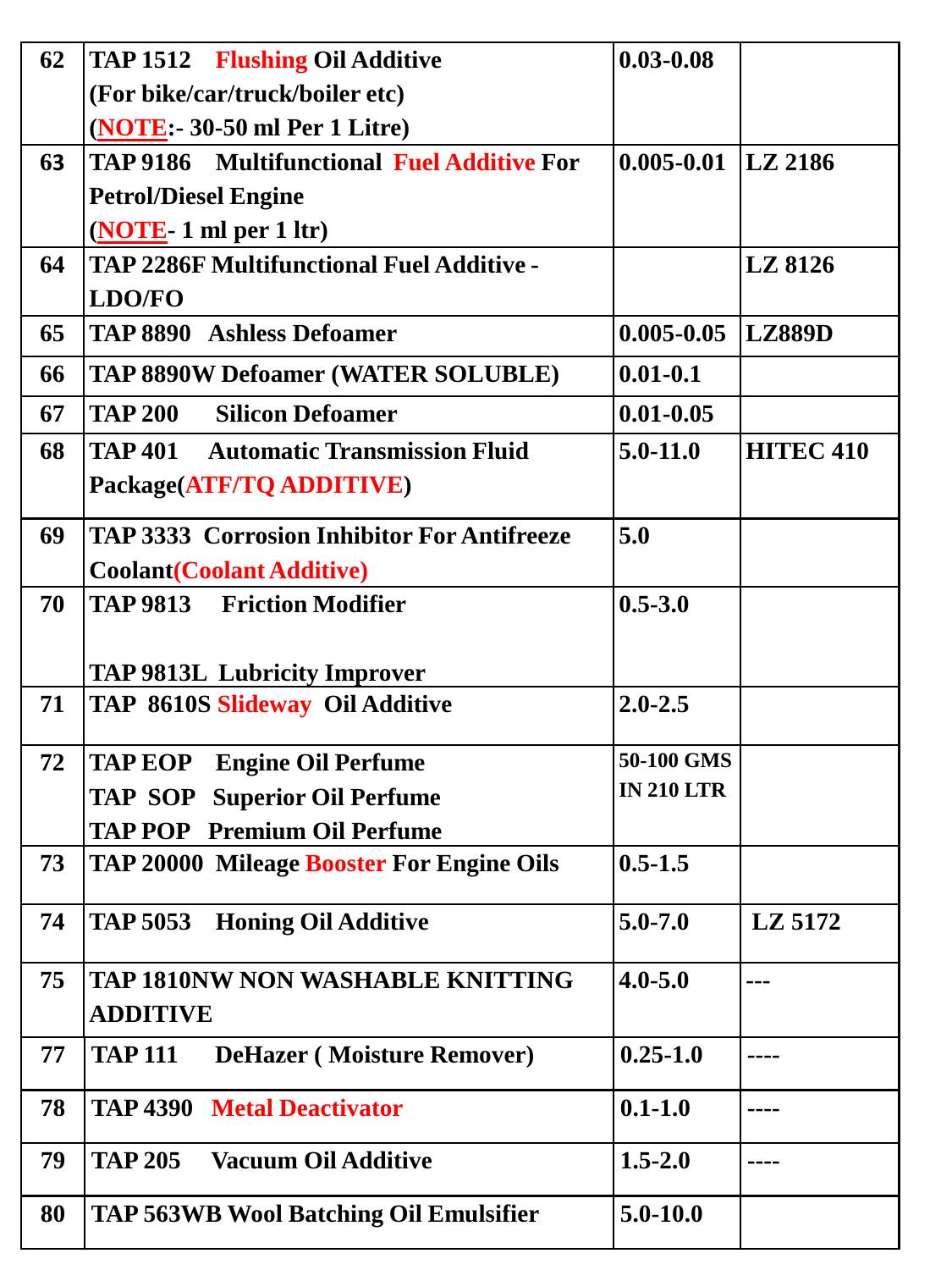

**WE ALSO MANUFACTURE** LUBRICANTS, GREASES, SPECIALITY PRODUCTS.

**PACKING AVAILABLE FOR ADDITIVES:** 25 KG / 50 KG / 200 KG

> **REGD OFFICE ADDRESS: A-301, KENT RESIDENCY, CHANDAVARKAR** ROAD, BORIVALI WEST, MUMBAI-400092.

**SALE OFFICE ADDRESS:** 801, GHANSHYAM ENCLAVE, LINK ROAD, LALJI PADA, KANDIVALI WEST, MUMBAI-400067.

> **EMAIL ID: transpetro9@yahoo.com** info@transasiapetrochem.com

WEBSITE: www.transasiapetrochem.com **CONTACT NO:** MR.ATUL SHAH-09323126536/9322242643 (DIRECTOR) **MR.HARSHAL SHAH-09930920590.** (DIRECTOR)